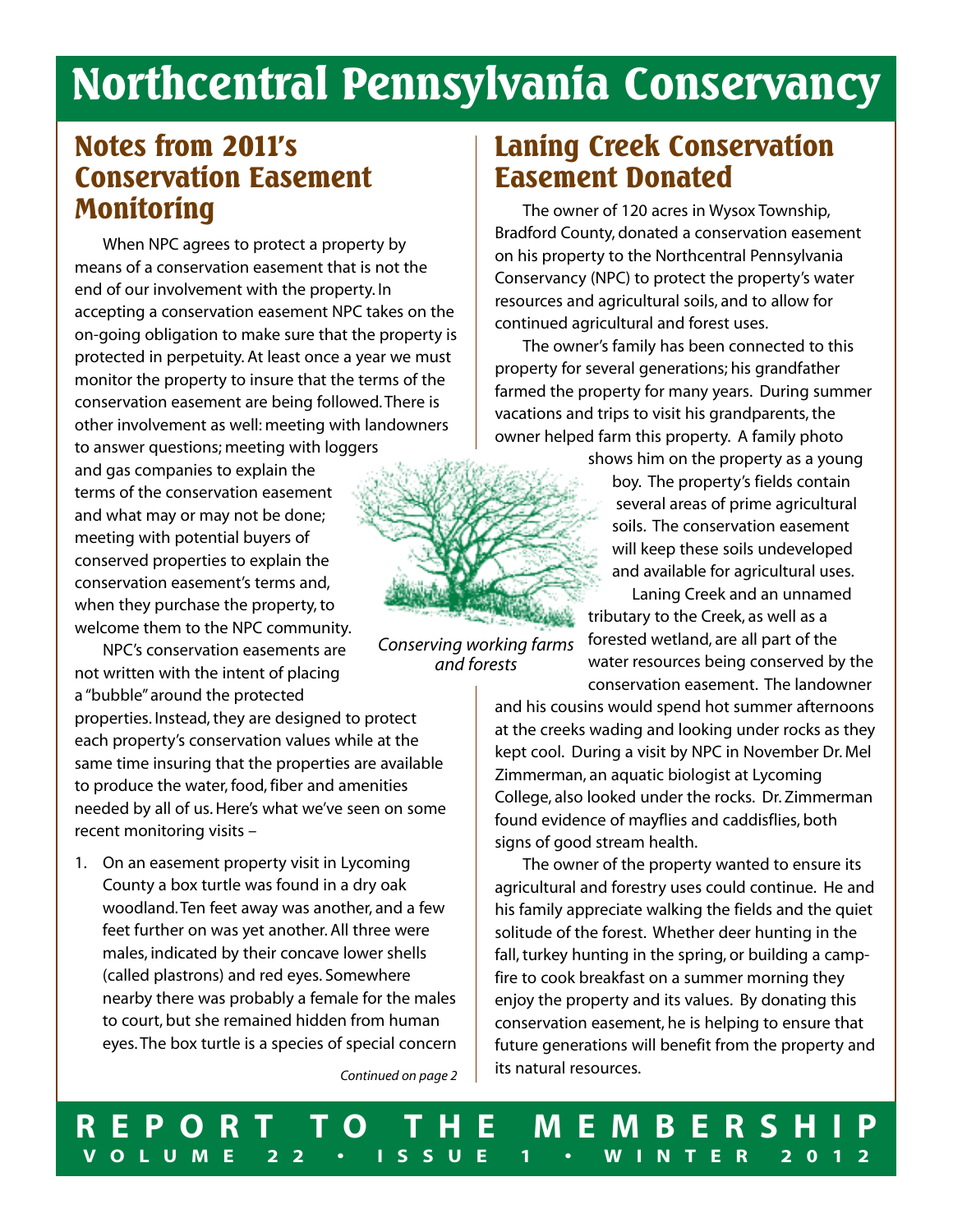### **Notes from 2011's Conservation Easement Monitoring** *Continued from page <sup>1</sup>*

in Pennsylvania; the population is thought to be declining due to collecting, predation,"death by vehicle" and habitat loss.



2. In Bradford County, one protected property is comprised of both cropland and woodland. A portion of the woodland contains impressively large red oak trees, and one located in 2011 is of remarkable size. From the bark characteristics it appears that the tree is still growing vigorously and has many years ahead of it.



3. Boundary line maintenance has an important role for both landowners and NPC. Blazed and painted boundary lines show landowners and their neighbors where one property ends and another begins.Well-defined boundaries reduce problems of trespass and encroachment and make it easier to protect the conservation values that are the basis for conservation easements.NPC has worked with several landowners to reestablish their boundary lines.



4. Some properties under conservation easement have on-going issues with unauthorized ATV use. Whether by neighbors or folks from far away, much of the ATV use we see has adverse effects – soil erosion, disturbance of wildlife, destruction of vegetation and disturbance of wetlands – on the conservation values of protected properties. Unfortunately, many landowners, especially absentee landowners, are virtually powerless to control these unwanted visitors.



5. Protecting working forests has always been one of NPC's objectives as it works to conserve the resources of northcentral Pennsylvania. Many of the owners of conserved properties cut firewood to heat their homes or permit neighbors or family members to cut firewood.Other landowners are interested in long-term management for high quality sawlogs. In Lycoming County the owners of a protected property worked with a consulting forester to do timber stand improvement that will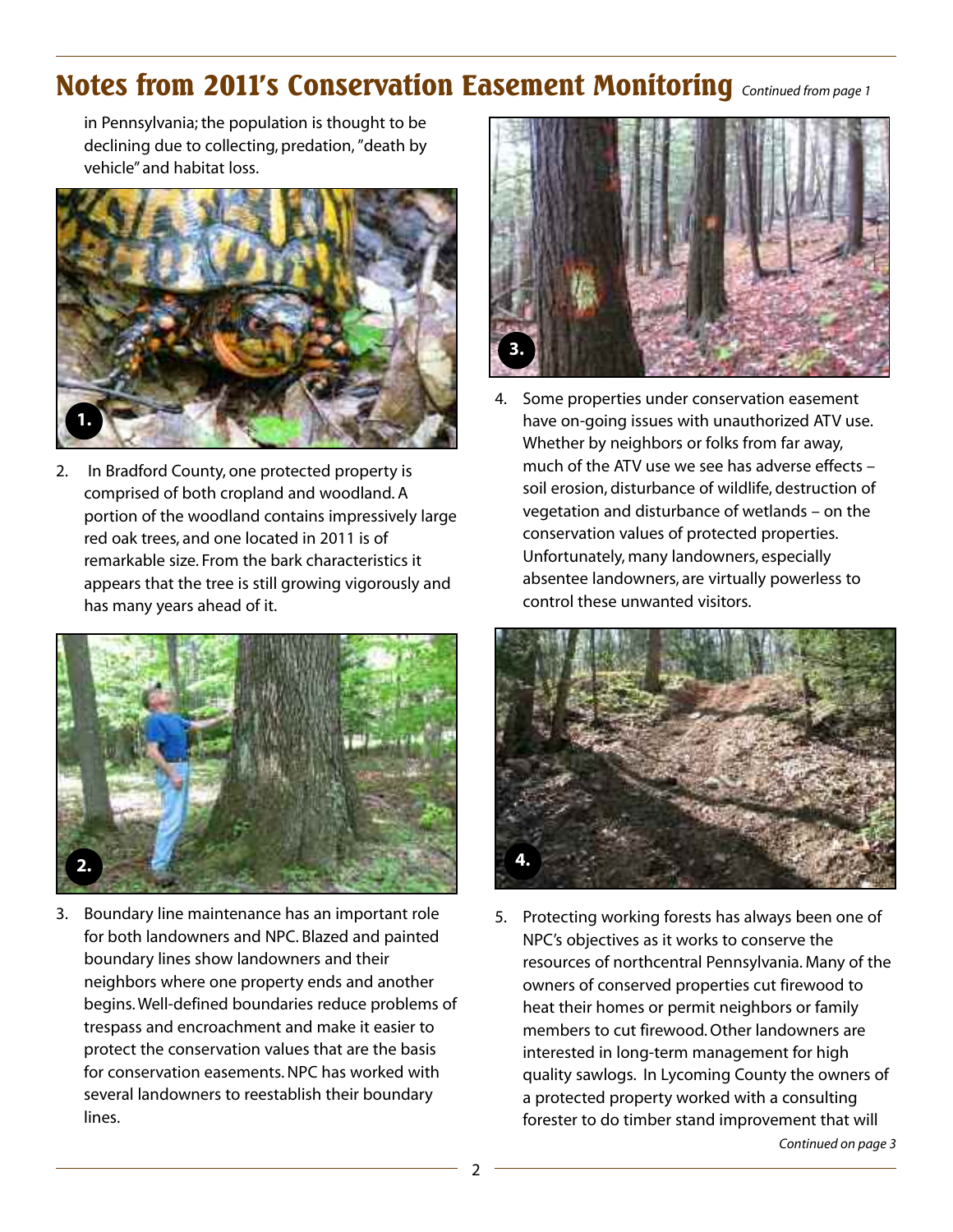### **Notes from 2011's Conservation Easement Monitoring** *Continued from page <sup>2</sup>*

result in a higher value forest in coming years. All of NPC's conservation easements permit landowners to cut firewood on their property and require landowners to use a consulting forester when conducting commercial timber harvests.



6. Many owners of protected properties are very interested in managing their land to improve wildlife habitat – whether they are hunters, bird watchers or just like to see a variety of wildlife. All of NPC's conservation easements allow activities connected with wildlife habitat improvement. Some owners have established wildlife food plots, and others have erected nest boxes (one landowner has more than 100 on his property). Protecting property always protects wildlife habitat. Since wildlife moves from place to place, it is a public resource – so protected habitat benefits everyone.



7. 2011's high water events have impacted a number of properties under conservation easement with NPC. Especially heavily impacted were properties in the eastern parts of our area (Bradford and Columbia counties) that also have significant frontage on larger streams.These impacts remind us that natural systems are in a continual state of flux and that activities on other properties impact conserved lands.Trash dumped in the stream far above has now been deposited on the protected properties, trees torn out by their roots will take decades to replace, silt eroded from far upstream covers the stream's gravel bars where fish deposited their eggs in years past.





*Continued on page 4*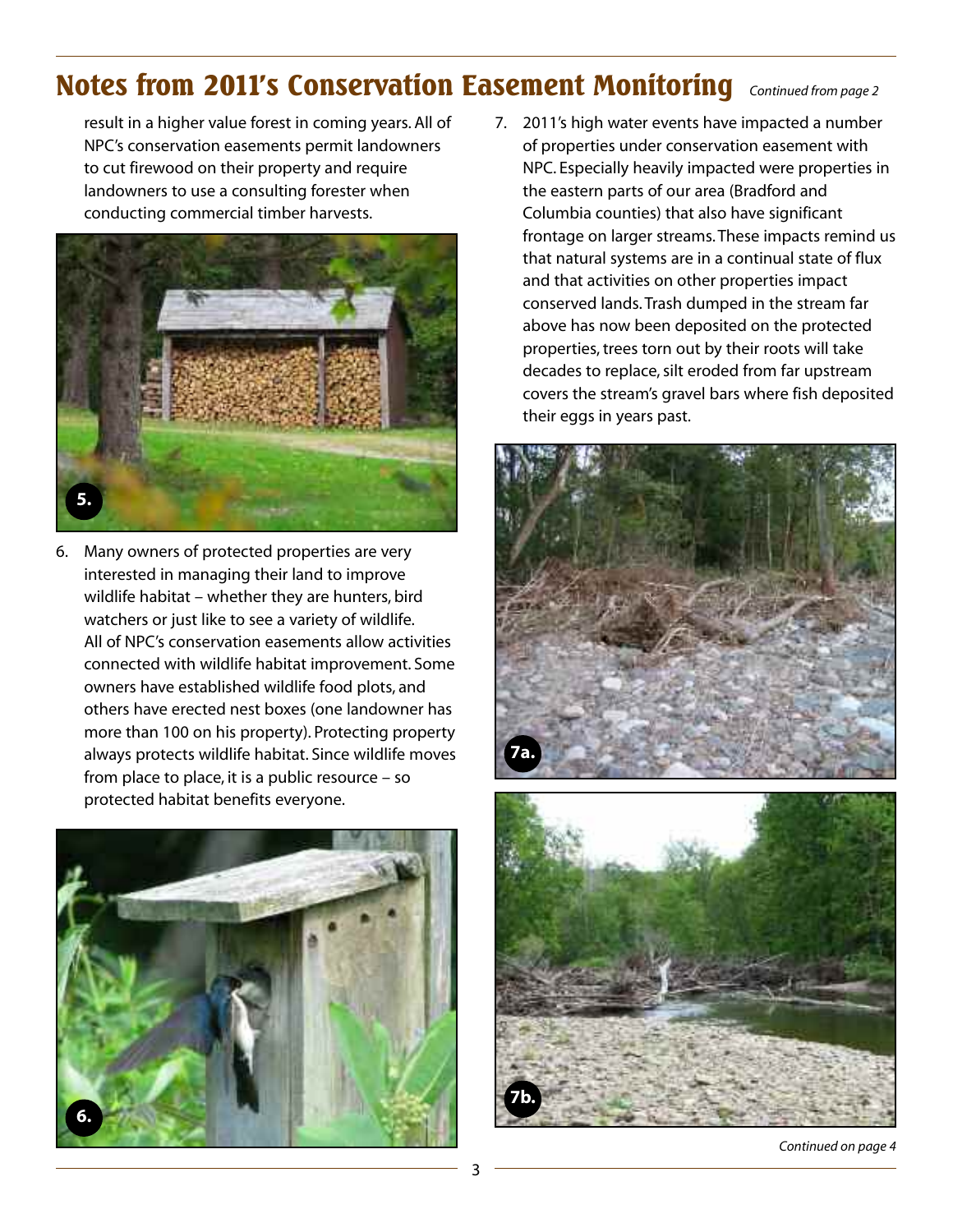### **Notes from 2011's Conservation Easement Monitoring**

*Continued from page 3*

8. For the past two years a gas company has been making inquiries about constructing a pipeline across a property on which NPC holds a conservation easement. Both the conservation easement and the oil and gas lease on the property prohibit surface disturbance in connection with any oil and gas activities.The property contains a significant wetland and the Fish & Boat Commission has classified the stream as a Cold Water Fishery.The pipeline would, if constructed, have to cross both the stream and wetland.NPC and the landowner have politely, but firmly, told the company that the pipeline cannot cross the property and will have to be rerouted to avoid the protected property.Our monitoring visits would reveal any unauthorized construction on conserved properties.



## **Board of Directors Resignation**

Bill Burdett resigned from the Board of Directors in November. Bill explained that family commitments and obligations were taking up more time than they had in the past. He felt he could not provide NPC's Board of Directors with the time and attention it deserved.

The Board Development Committee is actively working to fill the spot. Keep an eye out for updates in future newsletters.

### **2011 YEAR END APPEAL**

### **A Big Thank You to Everyone Who Donated!**

Donna Amer-Poust Dennis & Linda Ault Ted & Tracey Barbour Carl & Marti Barlett Mike & Donna Bastian George L. & Penny H. Bower J. Robert & Nancy Bower Daniel Brennan Gerald Bride Mr. & Mrs.John L. Bruch Jr. Dr.John & Jean Burks Dr. & Mrs. Robert Burns Sally Butterfield Richard & Grace Carey Reneé Carey James D. & Maria C. Casale Dr. Robert & Loretta Coltrane Mary Cosgrove Andra DeHart-Robbins Michael & Mary Ditchfield Thomas Duck Chris & Sherry Dwyer Larry & Maggie Emery Dave & Lisa Engle Nicole Faraguna George E. Farley Anthony C. Ferraro Dr.Werner & Anna Martha Fetter Michael R. & Teri H. Fisher Joanne Fisher True Fisher Bernette & George Fitzgerald Veryl & Linda Frye David K.Gilpin Joan C.Gingrich Gary Glick Mr. & Mrs. Law Groner John M.Hallgren Gary & Susan Harris Nathan E.Harvey Robert & Margaret Hershey Toner & Kathy Hollick Donald G.Holtzman John & Judy Huhn Louis & Wanda E. Irion Ronald Johnson Susan Joshi William & Sarmite Judson Mr. & Mrs. Seth Keller Dr. Lester G. Kleckner Kent Knisley Frances Kuntz Daniel & Barbara Lamade Larson Design Group

Wayne Laubscher Josephine Lewis Marc & Diane Lewis Herman & Molly Logue Charles & Hallie Luppert Honorable Roger A. Madigan Lewis A. & Myla Magent Patrick McCollum Robert W. & Barbara McCullough, III Laurence F. Miller Max Mitchell Mr. & Mrs. Charles Moore Terry & Dorian Myers Dr. & Mrs. Donald L. Oakley Nancy Paulhamus Dr.Jon & Margaret Piper Mr. & Mrs. Charles M. Plankenhorn PPL Corporation Mr. & Mrs. Chester Pribble Honorable Thomas C. Raup James & Cheryl Redmond Patricia A. Reeder Ed & Tink Reish Dennis & Patricia Ringling Thomas & Rita Rudy MAS Printing Harold D. Sausser Rich & Beth Schluter Stephen & Dorothy Schopfer Linda Schramm Charles & Helen Schwarz Wayne H. & Carol Scott Sr. Sam Shaheen David L. Shollenberger Mark Shuman Roy A. Siefert Richard & Susan Sprout David & Louise Stone Carolee & Dick Thatcher Drew Thompson Rich & Alice Trowbridge William & Kimberly Van Campen Chalmer Van Horn Jerry & Joy Walls Buchanan Meadows Mr. & Mrs. Harry E. Webster III Wheeland Lumber Co. Inc. Thelma White Mr. & Mrs.H.W.Wieder Jane B.Williams Linda & Dan Wolfe Bill & Pam Worobec Dorothy Yannaccone W.Holmes & Enid Yealy

Names listed above are donations received through 12/31/2011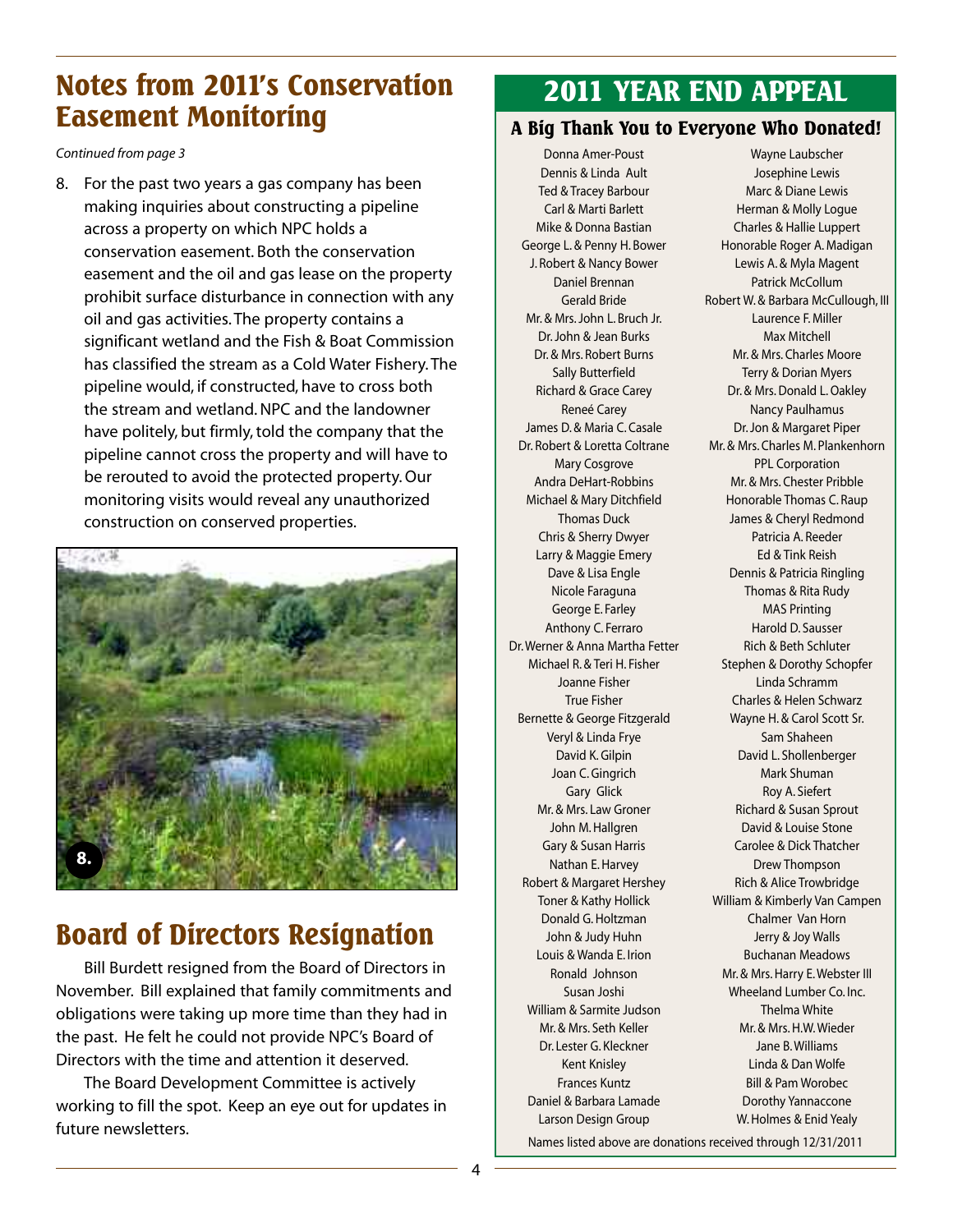### **MEMBERSHIP ACTIVITY • October 1, 2011 to December 31, 2011**

#### **CORPORATE MEMBERS**

Many thanks to our corporate members for their support of NPC's mission. Please take note of those businesses which have shown they care about the future of our communities with their corporate memberships and show them YOUR support.

#### **Small Business (\$100-\$499)**

Ralph S. Alberts Co., Inc. Bastian Tire & Auto Centers First Keystone Community Bank

> Louis & Wanda E. Irion Lycoming County Planning Commission Roan Inc.

#### **GENERAL MEMBERS**

**BOBCAT (\$1,000-\$4,999)** Alan Viani & Jane Morgenstern

#### **BLACK BEAR (\$500-\$999)**

J. Robert & Nancy Bower Tom Corbett Charles & Jane Darrow Dr. Kim Herrman Adrienne Noelk

#### **WHITE-TAILED DEER (\$250-\$499)**

Blair & Mary Carbaugh Dr.Werner & Anna Martha Fetter Michael R. & Teri H. Fisher Russ Kimura & Denise Hamby Laurence F. Miller Mr. & Mrs. Henry Perciballi Ms. Ruth Rode George & Mary Ellen Rodgers

#### **BLACK CHERRY (\$100-\$249)**

Carl & Marti Barlett Malcolm Barlow

#### **BLACK CHERRY (Continued)**

James W. & Cynthia Mengel Bower Dale & Mary Bower Dr. & Mrs. Michael W. Bowser Dr. & Mrs. Bruce Burns Dr. & Mrs. Robert Burns Len & Jean Collins Merrill Dodge Doug & Frani Doherty Susan M.Durrwachter Veryl & Linda Frye Charles A.Grieb, AIA Mike Hoy Ken & Marcia Johnson Rod & Sue Keller Mr. & Mrs. Seth Keller Oscar W. Knade Jr. C. Fred & Judy LaVancher Marc & Diane Lewis Charles & Fay Lindrooth Loyalsock Creek Watershed Association Jim & Sue Mackay Bob Maguire Virginia F.Nicholas Mark & Brenda Oberheim Dick Penfield Pine Creek Headwaters Protection Group Phyllis Reynolds James C. Rogers Slate Run Sportsmen R. Bruce & Jeane Smay Linda Stein Albert & Judith Styrcula Robert & Jean Teufel Carolee & Dick Thatcher Paul O. & Patricia Wentzler Joanne Wise Dr. Mel & Gail Zimmerman

#### **RED OAK (\$50-\$99)**

Ted & Tracey Barbour Larry R. Bason VMD Valerie Beggs Carson V. Brown II DDS Bruce & Betty Buckle Stephen & Stephanie Budman

#### **RED OAK (Continued)**

Ron Butler Ned Coates & Gayle Peters-Coates Mary Cosgrove William & Joyce Davis R.James Dunham Bernette & George Fitzgerald William & Karen Fry Pamela Gass & John Hamilton James Geurts Daniel Glunk & Margrit Shoemaker Jerry & Marian Haag Ken W. & Kathy A. Hakes Egbert & Frances Hall Hardy Hansen Marc Killingstad Mr. & Mrs.Donald King Frances Kuntz Gerald & Colleen Lacy Ed Lawrence & Catherine McLaughlin Kenneth & Ann Lundy John & Wendy Marshalek William & Susan Martens Mark Newruck Candace S.Nevel & Ellice Tomlinson Kathleen O'Brien Suzann & Bill Parsons Nancy Paulhamus John & Lana Raymond Dixie Reber Patricia A. Reeder Clifford A. Rieders Dennis & Patricia Ringling Terry Wild Stock Photography Craig Vuccola Robert G. & Rose Ann Wallace Jim & Beth Weaver D. Richard & Shirley Wenner

#### **SUGAR MAPLE (\$35-\$49)**

Robert Baker Robert & Joan Bauder Dave & Lisa Engle Dr. & Mrs. Michael A.Gross Stephen & Diane Groff Michael & Jeanne Rapp Heidi Schwarz-Hosler

#### **WHITE PINE (\$25-\$34)**

Alvin G. Binkley Jon Carlson David & Carol Durrwachter Cody Ensanian Gordon & Mary Hiller Elinor Kantz Harvey & Anne Katz Susan O'Donnell Herbert O. Stratton Susquehannock Lodge Michael & Cindye Weinhold Armine Wodehouse W.Holmes & Enid Yealy

#### **GENERAL CONTRIBUTIONS**

GoodSearch King Charitable Foundation

#### **MEMORIAL CONTRIBUTIONS**

Memorial for Rosemary Bower *by Richard & Grace Carey*

Memorial for Bill Hosler *by Charles & Helen Schwarz*

Memorial for Robert G. Lesher *by Robert & Frances Ambrovich by Don & Alice Andrews by Bob,Judy & Julie Follmer by Arlene Frey by Clair & Georganne Fuller by Richard & Shirley Griess by Jay & Jacqueline Jay by Richard & Kathleen G. Kurtz by Cameron & Janice McCormick by Joseph & Deborah Russell by Yvonne Staskel by Marian Whitenight by Lycoming Valley Middle School Staff*

Memorial for Evelyn Reeder *by Gary & Jean Reeder*

Memorial for Ralph Strouse *by Edith Muthler*

*Thank You...to all those who continue to support the work of the Northcentral Pennsylvania Conservancy*